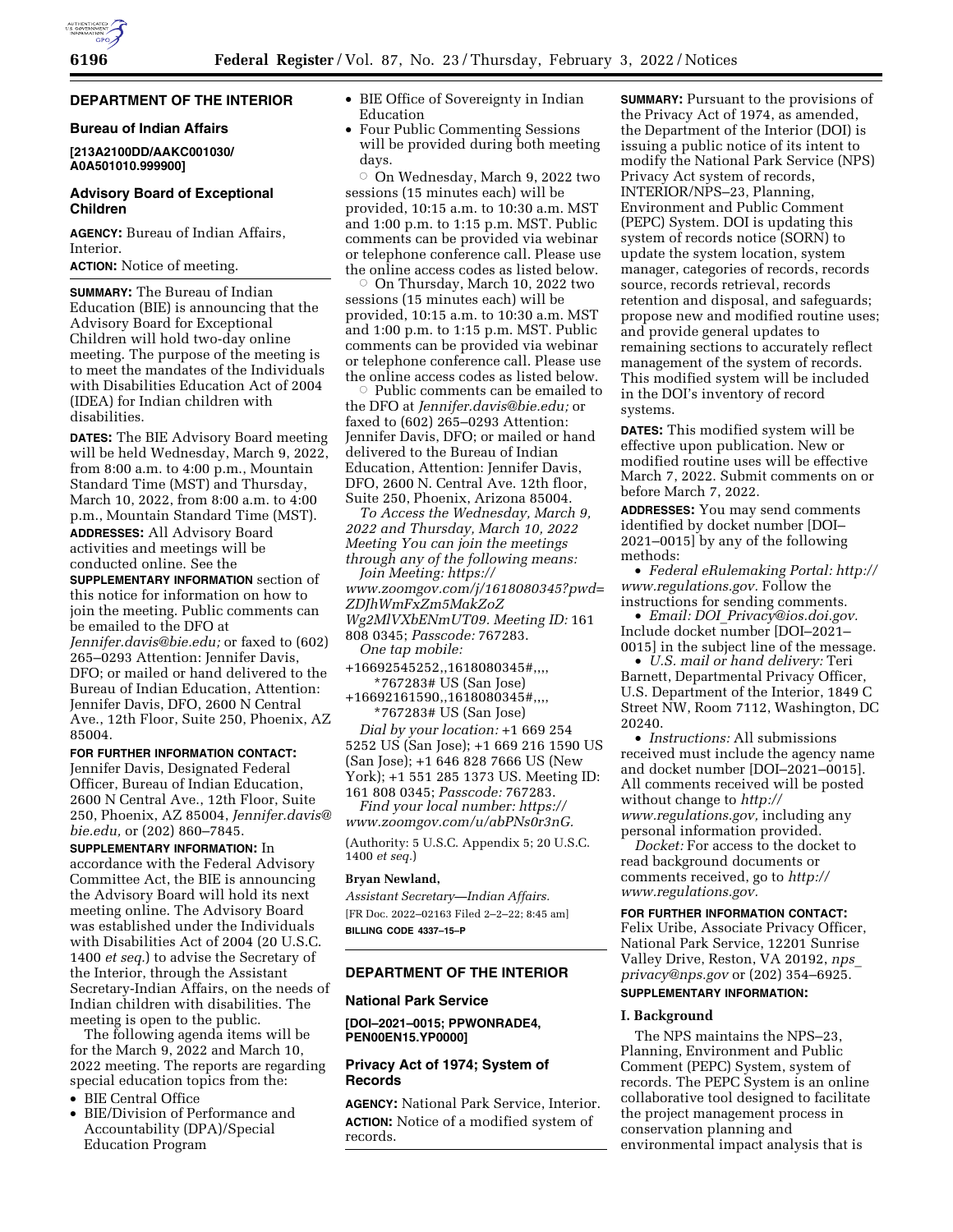managed by the Natural Resource Stewardship and Science Directorate. The system assists the NPS in making informed decisions regarding a number of compliance issues throughout the planning, design, and construction process.

DOI is publishing this revised notice to reflect updates to the system location, system manager, categories of records, records source, records retrieval, records retention and disposal, and safeguards; include new sections for security classification, purpose and history of the system of records; and make general updates to the remaining sections to accurately reflect management of the system of records in accordance with the Office of Management and Budget (OMB) Circular A–108, *Federal Agency Responsibilities for Review, Reporting, and Publication under the Privacy Act.*  DOI is proposing to modify existing routine uses and add new routine uses to provide clarity, transparency, and to facilitate sharing of information with agencies and organizations to promote the integrity of the records in the system or carry out a statutory responsibility of the DOI or Federal Government.

Routine use A was slightly modified to further clarify disclosures to the Department of Justice (DOJ) or other Federal agencies, when necessary, in relation to litigation or judicial hearings. Routine use B was modified to clarify disclosures to a congressional office to respond to or resolve an individual's request made to that office. Routine use H was modified to clarify sharing of information with government agencies and organizations in response to court orders or for discovery purposes related to litigation. Routine use I was modified to include grantees to facilitate sharing of information when authorized and necessary to perform services on DOI's behalf. Modified routine use J allows DOI to share information with appropriate Federal agencies or entities when reasonably necessary to respond to a breach of PII and to prevent, minimize, or remedy the risk of harm to individuals or the Federal Government, or assist an agency in locating individuals affected by a breach in accordance with OMB Memorandum M–17–12, *Preparing for and Responding to a Breach of Personally Identifiable Information.* Routine use N was modified to include review by public affairs, legal counsel, and the Senior Agency Official for Privacy and clarify circumstances where there is a legitimate public interest in the disclosure of information that would not constitute an unwarranted invasion of privacy.

Proposed new routine use C facilitates sharing of information with the Executive Office of the President to resolve issues concerning individuals' records. Proposed routine use P allows sharing with members of the public in order to provide copies or summaries of comments received on a project, and to provide information to the public as a report or verification of all correspondence received for a project, or as part of the process of reporting the public's concerns on a project and the NPS's response to those concerns.

## **II. Privacy Act**

The Privacy Act of 1974, as amended, embodies fair information practice principles in a statutory framework governing the means by which Federal agencies collect, maintain, use, and disseminate individuals' records. The Privacy Act applies to records about individuals that are maintained in a ''system of records.'' A ''system of records'' is a group of any records under the control of an agency from which information is retrieved by the name of an individual or by some identifying number, symbol, or other identifying particulars assigned to the individual. The Privacy Act defines an individual as a United States citizen or lawful permanent resident. Individuals may request access to their own records that are maintained in a system of records in the possession or under the control of DOI by complying with DOI Privacy Act regulations at 43 CFR part 2, subpart K, and following the procedures outlined in the Records Access, Contesting Record, and Notification Procedures sections of this notice.

The Privacy Act requires each agency to publish in the **Federal Register** a description denoting the existence and character of each system of records that the agency maintains, and the routine uses of each system. The INTERIOR/ NPS–23, Planning, Environment and Public Comment (PEPC) System, SORN is published in its entirety below. In accordance with 5 U.S.C. 552a(r), DOI has provided a report of this system of records to OMB and to Congress.

### **III. Public Participation**

You should be aware your entire comment including your personally identifiable information, such as your address, phone number, email address, or any other personal information in your comment, may be made publicly available at any time. While you may request to withhold your personally identifiable information from public review, we cannot guarantee we will be able to do so.

## **SYSTEM NAME AND NUMBER:**

INTERIOR/NPS–23, Planning, Environment and Public Comment (PEPC) System.

#### **SECURITY CLASSIFICATION:**

Unclassified.

#### **SYSTEM LOCATION:**

This system is located at the National Information Technology Center, National Park Service, 12201 Sunrise Valley Drive, Reston, VA 20192. Records may also be located at NPS regional and field offices responsible for projects related to conservation planning and environmental impact analysis. A current listing of park offices and contact information may be obtained by visiting the NPS website at *[https://www.nps.gov/aboutus/contact](https://www.nps.gov/aboutus/contactinformation.htm) [information.htm.](https://www.nps.gov/aboutus/contactinformation.htm)* 

## **SYSTEM MANAGER(S):**

Chief, Environmental Information Management Branch, Environmental Quality Division, Natural Resource Stewardship and Science, National Park Service, P.O. Box 25287, Denver, CO 80225–0287.

#### **AUTHORITY FOR MAINTENANCE OF THE SYSTEM:**

42 U.S.C. 4321 *et seq.,* The National Environmental Policy Act of 1969, as amended; and 43 CFR part 46, Implementation of the National Environmental Policy Act of 1969.

#### **PURPOSE(S) OF THE SYSTEM:**

The PEPC System is a collaborative online tool designed to: (1) Facilitate the project management process in conservation planning and environmental impact analysis; (2) assist NPS employees in making informed decisions regarding pertinent compliance issues throughout the planning, design, and construction process; (3) provide consistency in applying applicable policies, laws and regulations; and (4) provide a platform for public comment opportunities for environmental impact analysis and other documents that require public input.

#### **CATEGORIES OF INDIVIDUALS COVERED BY THE SYSTEM:**

Individuals covered by the system include DOI employees, contractors and volunteers; other Federal, state or local government agency employees, contractors and volunteers; partners of NPS that are involved in the projects; members of the public providing and seeking comments on the projects; and other individuals involved with projects related to conservation planning and environmental impact analysis.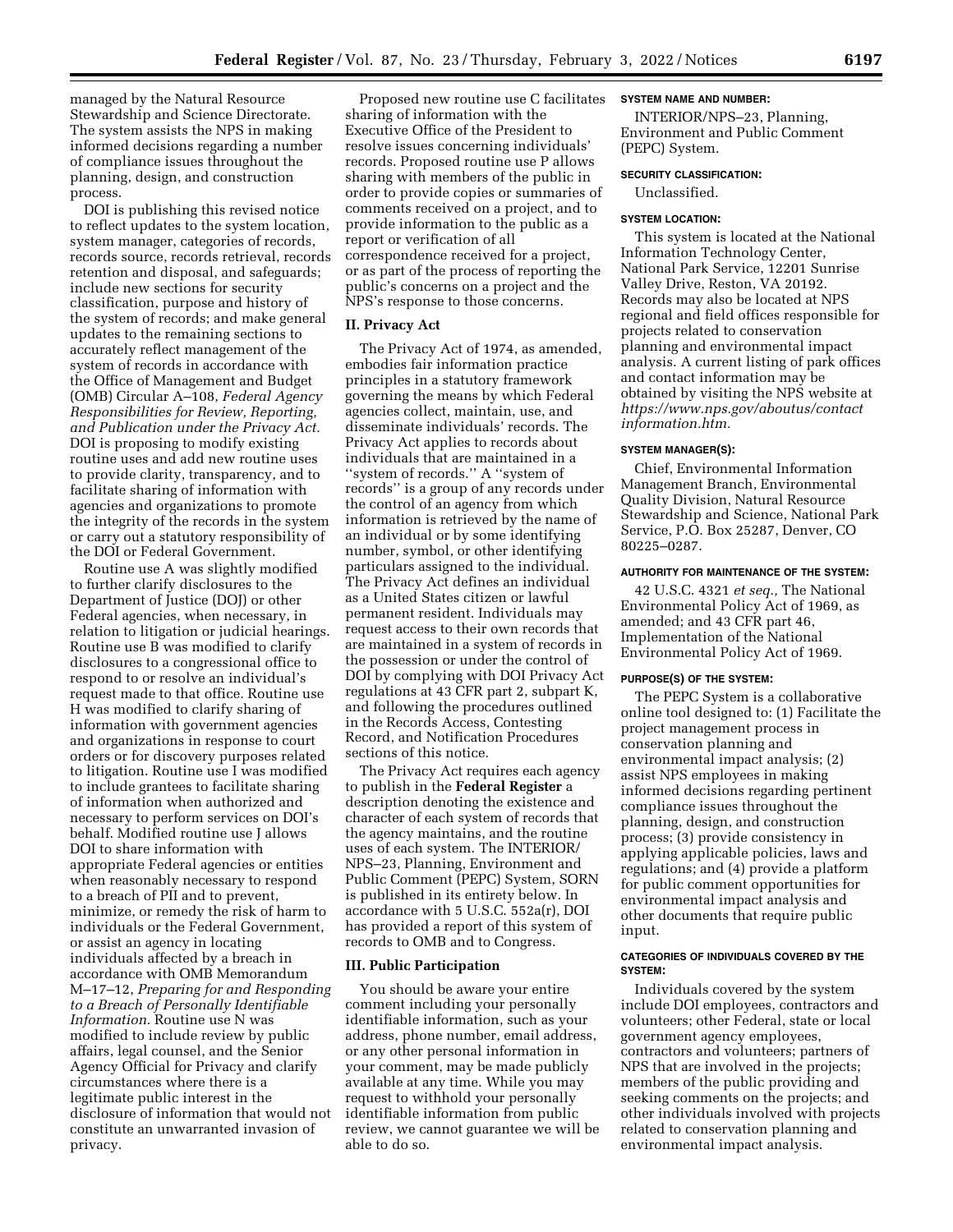#### **CATEGORIES OF RECORDS IN THE SYSTEM:**

The system contains documents necessary to track compliance, milestones, and status of projects related to conservation planning and environmental impact analysis. These records may include name, home or business address, home or business telephone number, home or business email address, organization affiliation, correspondent identification number, project number, and unique correspondence identification number for each correspondence record received. The correspondent identification number is a unique number in the database that can be used to query the correspondent's information.

## **RECORD SOURCE CATEGORIES:**

Records in the PEPC System are obtained from DOI employees, contractors, and volunteers; other Federal, state, or local government agency employees, contractors, and volunteers; partners; tribes; members of the public; comments posted on regulations.gov; and other individuals involved with projects related to conservation planning and environmental impact analysis.

#### **ROUTINE USES OF RECORDS MAINTAINED IN THE SYSTEM, INCLUDING CATEGORIES OF USERS AND THE PURPOSES OF SUCH USES:**

In addition to those disclosures generally permitted under 5 U.S.C. 552a(b) of the Privacy Act, all or a portion of the records or information contained in this system may be disclosed outside DOI as a routine use pursuant to  $5$  U.S.C.  $552a(b)(3)$  as follows:

A. To the Department of Justice (DOJ), including Offices of the U.S. Attorneys, or other Federal agency conducting litigation or in proceedings before any court, adjudicative, or administrative body, when it is relevant or necessary to the litigation and one of the following is a party to the litigation or has an interest in such litigation:

(1) DOI or any component of DOI;

(2) Any other Federal agency appearing before the Office of Hearings and Appeals;

(3) Any DOI employee or former employee acting in his or her official capacity;

(4) Any DOI employee or former employee acting in his or her individual capacity when DOI or DOJ has agreed to represent that employee or pay for private representation of the employee; or

(5) The United States Government or any agency thereof, when DOJ determines that DOI is likely to be affected by the proceeding.

B. To a congressional office when requesting information on behalf of, and at the request of, the individual who is the subject of the record.

C. To the Executive Office of the President in response to an inquiry from that office made at the request of the subject of a record or a third party on that person's behalf, or for a purpose compatible with the reason for which the records are collected or maintained.

D. To any criminal, civil, or regulatory law enforcement authority (whether Federal, state, territorial, local, tribal or foreign) when a record, either alone or in conjunction with other information, indicates a violation or potential violation of law—criminal, civil, or regulatory in nature, and the disclosure is compatible with the purpose for which the records were compiled.

E. To an official of another Federal agency to provide information needed in the performance of official duties related to reconciling or reconstructing data files or to enable that agency to respond to an inquiry by the individual to whom the record pertains.

F. To Federal, state, territorial, local, tribal, or foreign agencies that have requested information relevant or necessary to the hiring, firing or retention of an employee or contractor, or the issuance of a security clearance, license, contract, grant or other benefit, when the disclosure is compatible with the purpose for which the records were compiled.

G. To representatives of the National Archives and Records Administration (NARA) to conduct records management inspections under the authority of 44 U.S.C. 2904 and 2906.

H. To state, territorial and local governments and tribal organizations to provide information needed in response to court order and/or discovery purposes related to litigation, when the disclosure is compatible with the purpose for which the records were compiled.

I. To an expert, consultant, grantee, or contractor (including employees of the contractor) of DOI that performs services requiring access to these records on DOI's behalf to carry out the purposes of the system.

J. To appropriate agencies, entities, and persons when:

(1) DOI suspects or has confirmed that there has been a breach of the system of records;

(2) DOI has determined that as a result of the suspected or confirmed breach there is a risk of harm to individuals, DOI (including its information systems, programs, and operations), the Federal Government, or national security; and

(3) the disclosure made to such agencies, entities, and persons is reasonably necessary to assist in connection with DOI's efforts to respond to the suspected or confirmed breach or to prevent, minimize, or remedy such harm.

K. To another Federal agency or Federal entity, when DOI determines that information from this system of records is reasonably necessary to assist the recipient agency or entity in:

(1) Responding to a suspected or confirmed breach; or

(2) preventing, minimizing, or remedying the risk of harm to individuals, the recipient agency or entity (including its information systems, programs, and operations), the Federal Government, or national security, resulting from a suspected or confirmed breach.

L. To the Office of Management and Budget (OMB) during the coordination and clearance process in connection with legislative affairs as mandated by OMB Circular A–19.

M. To the Department of the Treasury to recover debts owed to the United States.

N. To the news media and the public, with the approval of the Public Affairs Officer in consultation with counsel and the Senior Agency Official for Privacy, where there exists a legitimate public interest in the disclosure of the information, except to the extent it is determined that release of the specific information in the context of a particular case would constitute an unwarranted invasion of personal privacy.

O. To officials of another Federal, state, local, or tribal agency to retrieve, review or analyze public comments for projects under their authority, which were received via the PEPC System.

P. To members of the public in order to provide copies or summaries of comments received on a project, and to provide information to the public as a report or verification of all correspondence received for a project, or as part of the process of reporting the public's concerns on a project and the NPS's response to those concerns.

## **DISCLOSURE TO CONSUMER REPORTING AGENCIES:**

Disclosure pursuant to 5 U.S.C. 552a(b)(12). Disclosures may be made from this system to consumer reporting agencies as defined in the Fair Credit Reporting Act (15 U.S.C. 1681a(f)) or the Federal Claims Collection Act of 1966 (31 U.S.C. 3701(a)(3)).